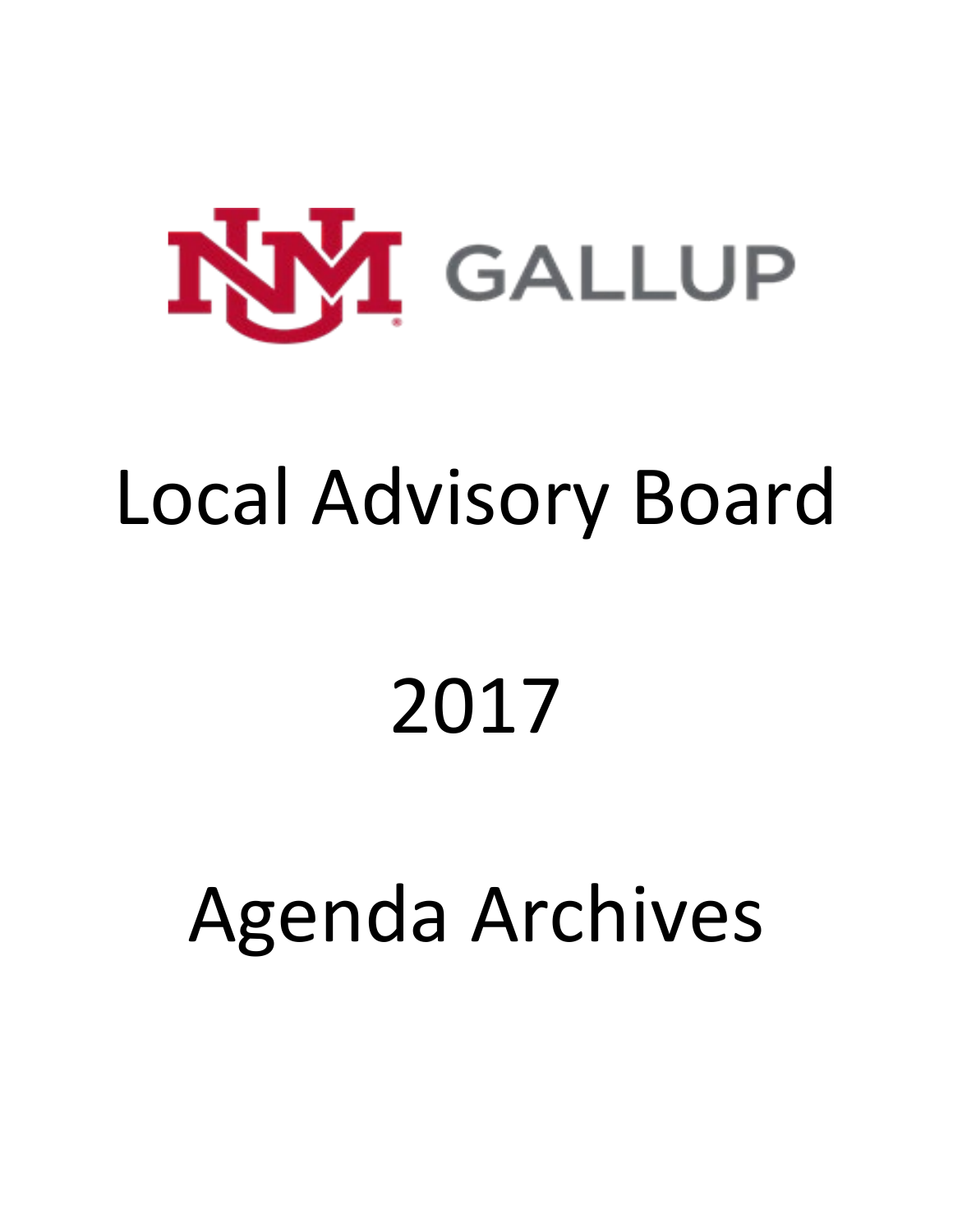| Tuesday, February 21, 2017<br>One O'clock |                                                                                                                                                                                                                                                          | Gallup<br><b>DCR</b>                                                                                         |
|-------------------------------------------|----------------------------------------------------------------------------------------------------------------------------------------------------------------------------------------------------------------------------------------------------------|--------------------------------------------------------------------------------------------------------------|
|                                           | I. MEETING CALL TO ORDER                                                                                                                                                                                                                                 | Chair                                                                                                        |
|                                           | <b>II. ROLL CALL</b>                                                                                                                                                                                                                                     | <b>Recording Secretary</b>                                                                                   |
|                                           | III. PUBLIC INPUT (15 minutes maximum)                                                                                                                                                                                                                   |                                                                                                              |
|                                           | <b>IV. INTRODUCTIONS</b>                                                                                                                                                                                                                                 | Chair                                                                                                        |
| Action                                    | <b>V. VOTE TO APPROVE AGENDA</b>                                                                                                                                                                                                                         | Chair                                                                                                        |
| Action                                    | VI. VOTE ON BOARD BUSINESS<br>Adoption of November 15, 2016 Board Meeting Minutes                                                                                                                                                                        | Chair                                                                                                        |
| Information                               | <b>VII. CAMPUS REPORTS</b><br>Instruction and Academic Affairs<br>А.<br>В.<br><b>Student Services</b><br><b>MCHS</b><br>i.<br><b>Business Operations</b><br>C.<br>D. Public Relations<br>Е.<br><b>Chief Executive Officer</b>                            | Ken Roberts<br>Jayme McMahon<br>Rob Hunter<br><b>Rick Goshorn</b><br>Marilee Petranovich<br>Christopher Dyer |
| Action                                    | <b>VIII. NEW BUSINESS</b><br>Vote on ByLaws Third Amendment                                                                                                                                                                                              | Chair                                                                                                        |
| Action                                    | IX. VOTE TO ADJOURN FOR EXECUTIVE SESSION                                                                                                                                                                                                                | Secretary                                                                                                    |
| Information                               | <b>X. EXECUTIVE SESSION</b><br>Executive Session pursuant to NM Open Meeting Act; Personnel Matter, Section 10-<br>15-1-H.(2) NMSA 1978                                                                                                                  |                                                                                                              |
|                                           | <b>INVITE THE PUBLIC BACK INTO THE MEETING</b>                                                                                                                                                                                                           | Chair                                                                                                        |
| Action                                    | XI. VOTE TO RECONVENE FROM EXECUTIVE SESSION<br>Certification that only those matters described in Agenda Item VIII were discussed in<br>Executive Session and if necessary, final action with regard to those matters will be<br>taken in Open Session. | Chair                                                                                                        |
|                                           | <b>XII. VOTE FOR ADJOURNMENT</b>                                                                                                                                                                                                                         | Chair                                                                                                        |
|                                           | WES TO REMEMBER                                                                                                                                                                                                                                          |                                                                                                              |

Isadora Stowe artist talk and closing reception - UNMG Auditorium 5:30 PM February 22<br>14 March 14 March 14 UNMG Local Board Meeting-DCR 1:00 PM

If you are an individual with a disability who is in need of a reader, amplifier, qualified language interpreter, or any other form of auxiliary aid or service to attend or participate in the meeting, please contact the Executive Director's Office (505-863-7501) as soon as possible. Public documents, including the agenda and minutes, can be provided in various accessible formats. Please contact the Executive Director's Office if a summary or other type of accessible format is needed.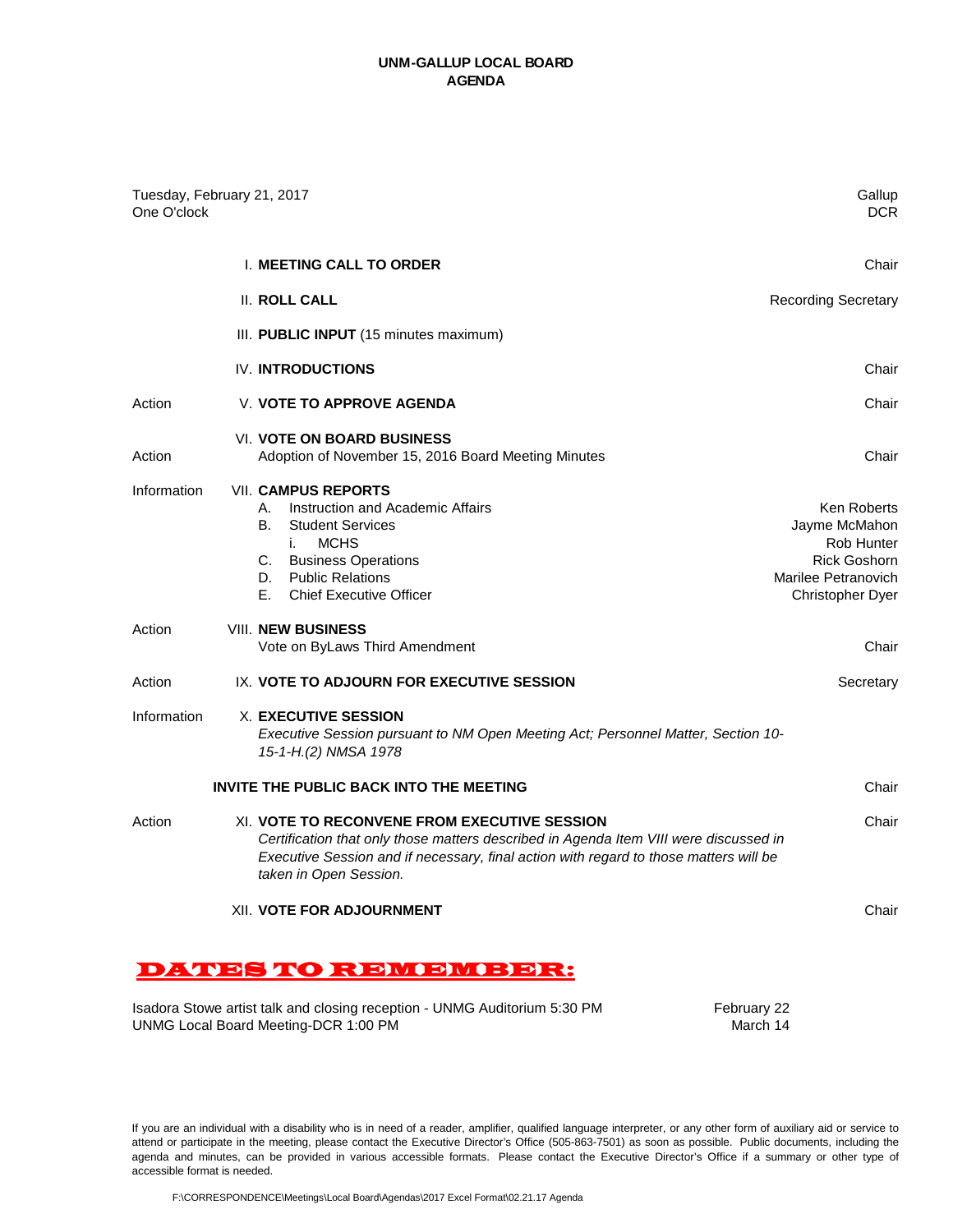| Tuesday, April 4, 2017<br>One O'clock PM  |                                                                                                                                                                                          | Gallup<br><b>DCR</b>                               |
|-------------------------------------------|------------------------------------------------------------------------------------------------------------------------------------------------------------------------------------------|----------------------------------------------------|
|                                           | <b>I. MEETING CALL TO ORDER</b>                                                                                                                                                          | Chair                                              |
|                                           | <b>II. ROLL CALL</b>                                                                                                                                                                     | <b>Recording Secretary</b>                         |
|                                           | III. PUBLIC INPUT (15 minutes maximum)                                                                                                                                                   |                                                    |
|                                           | <b>IV. INTRODUCTIONS</b><br>Cynthia Sanders, Magistrate Judge City of Gallup<br>А.<br>Ara Green, Community Coordinator<br>В.                                                             | Chair                                              |
| Action                                    | <b>V. VOTE TO APPROVE AGENDA</b>                                                                                                                                                         | Chair                                              |
|                                           | VI. OATH OF OFFICE<br>Priscilla Smith, Position 1<br>А.<br>Ralph A. Richards, Position 2<br>В.                                                                                           | Judge Cynthia Sanders                              |
| Action                                    | <b>VII. VOTE ON BOARD BUSINESS</b><br>Adoption of February 21, 2017 Board Meeting Minutes                                                                                                | Chair                                              |
| Information<br>Action<br>Action<br>Action | <b>VIII. NEW BUSINESS</b><br>A. Lions Hall Fundraiser<br>B. Discuss & Vote on FY 2017-2018 UNMG Budget<br>C. Vote on By Laws Fourth Amendment<br>Election 2017-2018 Board Officers<br>D. | Ara Green<br><b>Rick Goshorn</b><br>Chair<br>Chair |
|                                           | IX. VOTE FOR ADJOURNMENT                                                                                                                                                                 | Chair                                              |
| V                                         | NES TO REMEMB<br>ÐD                                                                                                                                                                      |                                                    |

| Hoedown & BBQ Red Rock Park 6:00 to 11:00 PM                                                                                                                                                                          | April 28 |
|-----------------------------------------------------------------------------------------------------------------------------------------------------------------------------------------------------------------------|----------|
| Do or Dye Color Run 5k - Downtown Courthouse Square at 9:00 AM                                                                                                                                                        | May 7    |
| UNMG Commencement Ceremony at Angelo DiPaulo Memorial Stadium 11:00 AM                                                                                                                                                | May 13   |
| <b>UNMG Local Board Meeting - DCR 1:00 PM</b>                                                                                                                                                                         | June 20  |
| Great Muddy Endurance Weekend - Gallup Motor Cross Park<br>Scenic Walk/ Run at 8:00 AM<br>Great Muddy Sprint & Endurance Race at 10:30 AM<br>Lil Muddy Monster Race at 3:00 PM<br>BBQ 4:00 - 6:00 PM -- MUSIC & GAMES | July 22  |

If you are an individual with a disability who is in need of a reader, amplifier, qualified language interpreter, or any other form of auxiliary aid or service to attend or participate in the meeting, please contact the Executive Director's Office (505-863-7501) as soon as possible. Public documents, including the agenda and minutes, can be provided in various accessible formats. Please contact the Executive Director's Office if a summary or other type of accessible format is needed.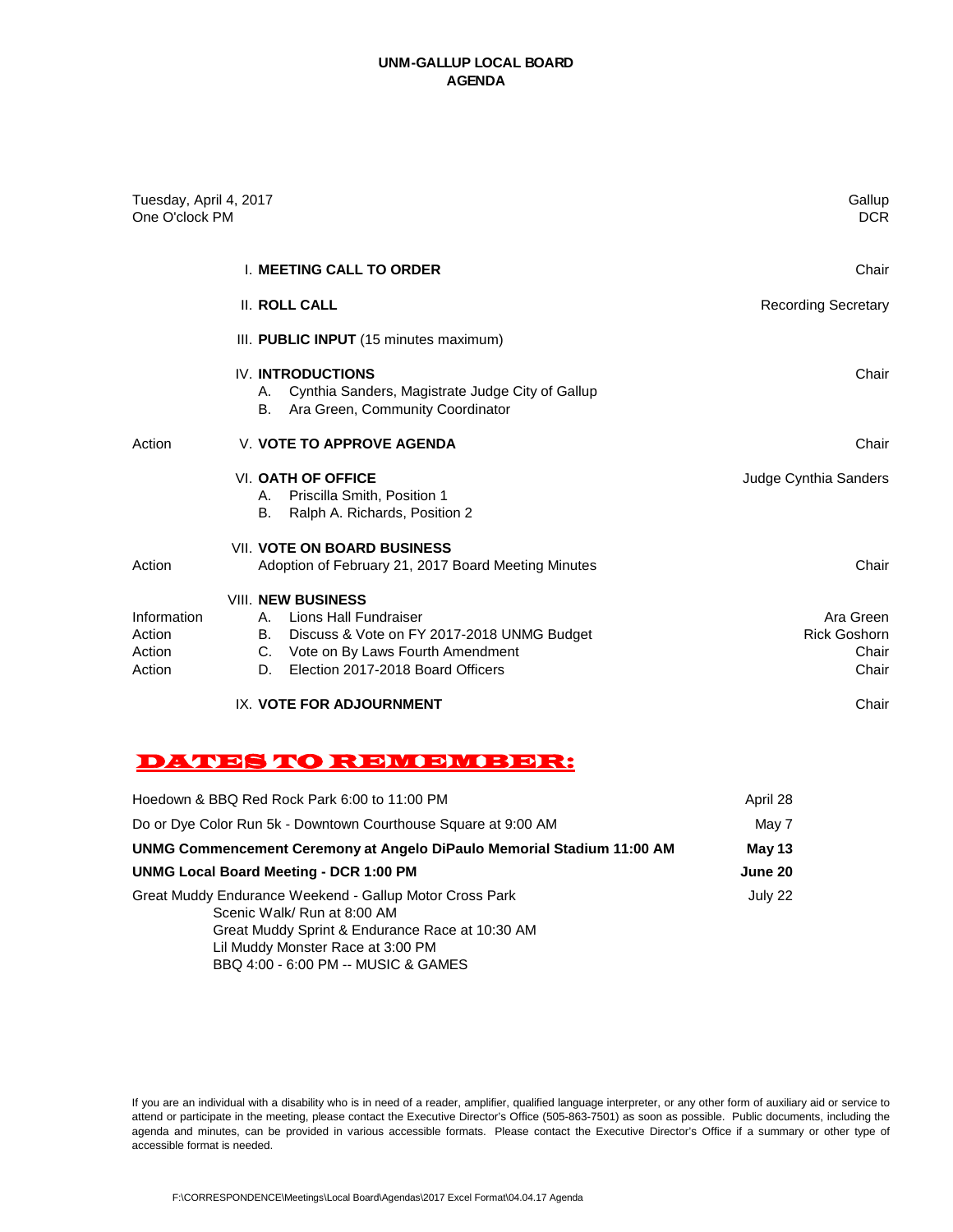| Tuesday, June 20, 2017<br>One O'clock PM |                                                                                                                                                                                                                                                                                                                                                                                                  | Gallup<br><b>DCR</b>                                                                                                                          |
|------------------------------------------|--------------------------------------------------------------------------------------------------------------------------------------------------------------------------------------------------------------------------------------------------------------------------------------------------------------------------------------------------------------------------------------------------|-----------------------------------------------------------------------------------------------------------------------------------------------|
|                                          | <b>I. MEETING CALL TO ORDER</b>                                                                                                                                                                                                                                                                                                                                                                  | Chair                                                                                                                                         |
|                                          | <b>II. ROLL CALL</b>                                                                                                                                                                                                                                                                                                                                                                             | <b>Recording Secretary</b>                                                                                                                    |
|                                          | III. PUBLIC INPUT (15 minutes maximum)                                                                                                                                                                                                                                                                                                                                                           |                                                                                                                                               |
|                                          | <b>IV. INTRODUCTIONS</b>                                                                                                                                                                                                                                                                                                                                                                         | Chair                                                                                                                                         |
| Action                                   | <b>V. VOTE TO APPROVE AGENDA</b>                                                                                                                                                                                                                                                                                                                                                                 | Chair                                                                                                                                         |
| Action                                   | <b>VI. VOTE ON BOARD BUSINESS</b><br>Adoption of April 4, 2017 Board Meeting Minutes                                                                                                                                                                                                                                                                                                             | Chair                                                                                                                                         |
| Information                              | <b>VII. NEW BUSINESS</b><br>Instruction and Academic Affairs<br>А.<br>В.<br><b>Student Services</b><br><b>MCHS</b><br>i.<br><b>Business Operations</b><br>C.<br><b>Public Relations</b><br>D.<br>Е.<br>Interim Chief Executive Officer<br>F.<br>HED Meeting Regarding Lions Hall<br>G. Determine Board Retreat Date<br>7/24, 25, 31 or 8/1<br>Edwin J. Begay Declined Appointment to Board<br>Н. | Ken Roberts<br>Jayme McMahon<br><b>Rob Hunter</b><br><b>Rick Goshorn</b><br>Marilee Petranovich<br>Jerry Dominguez<br>Chair<br>Chair<br>Chair |
| Action                                   | VIII VOTE TO ADJOURN FOR EXECUTIVE SESSION                                                                                                                                                                                                                                                                                                                                                       | Secretary                                                                                                                                     |
| Information                              | IX. EXECUTIVE SESSION<br>Executive Session pursuant to NM Open Meeting Act; Personnel Matter, Section 10-<br>15-1-H.(2) NMSA 1978                                                                                                                                                                                                                                                                |                                                                                                                                               |
|                                          | <b>INVITE THE PUBLIC BACK INTO THE MEETING</b>                                                                                                                                                                                                                                                                                                                                                   | Chair                                                                                                                                         |
| Action                                   | X. VOTE TO RECONVENE FROM EXECUTIVE SESSION<br>Certification that only those matters described in Agenda Item VIII were discussed in<br>Executive Session and if necessary, final action with regard to those matters will be<br>taken in Open Session.                                                                                                                                          | Chair                                                                                                                                         |
| Action                                   | XI. VOTE FOR ADJOURNMENT                                                                                                                                                                                                                                                                                                                                                                         | Chair                                                                                                                                         |
|                                          | ATES TO REMEMBER:                                                                                                                                                                                                                                                                                                                                                                                |                                                                                                                                               |

Great Muddy Endurance - Gallup Motor Cross Park **Great Cross 1988** July 22 Scenic Walk/ Run at 8:00 AM Great Muddy Sprint & Endurance Race at 10:30 AM Lil Muddy Monster Race at 3:00 PM BBQ 4:00 - 6:00 PM -- MUSIC & GAMES Board Retreat - DCR 1:00 PM **July 24, 25, 31 or August 1** 

If you are an individual with a disability who is in need of a reader, amplifier, qualified language interpreter, or any other form of auxiliary aid or service to attend or participate in the meeting, please contact the Executive Director's Office (505-863-7501) as soon as possible. Public documents, including the agenda and minutes, can be provided in various accessible formats. Please contact the Executive Director's Office if a summary or other type of accessible format is needed.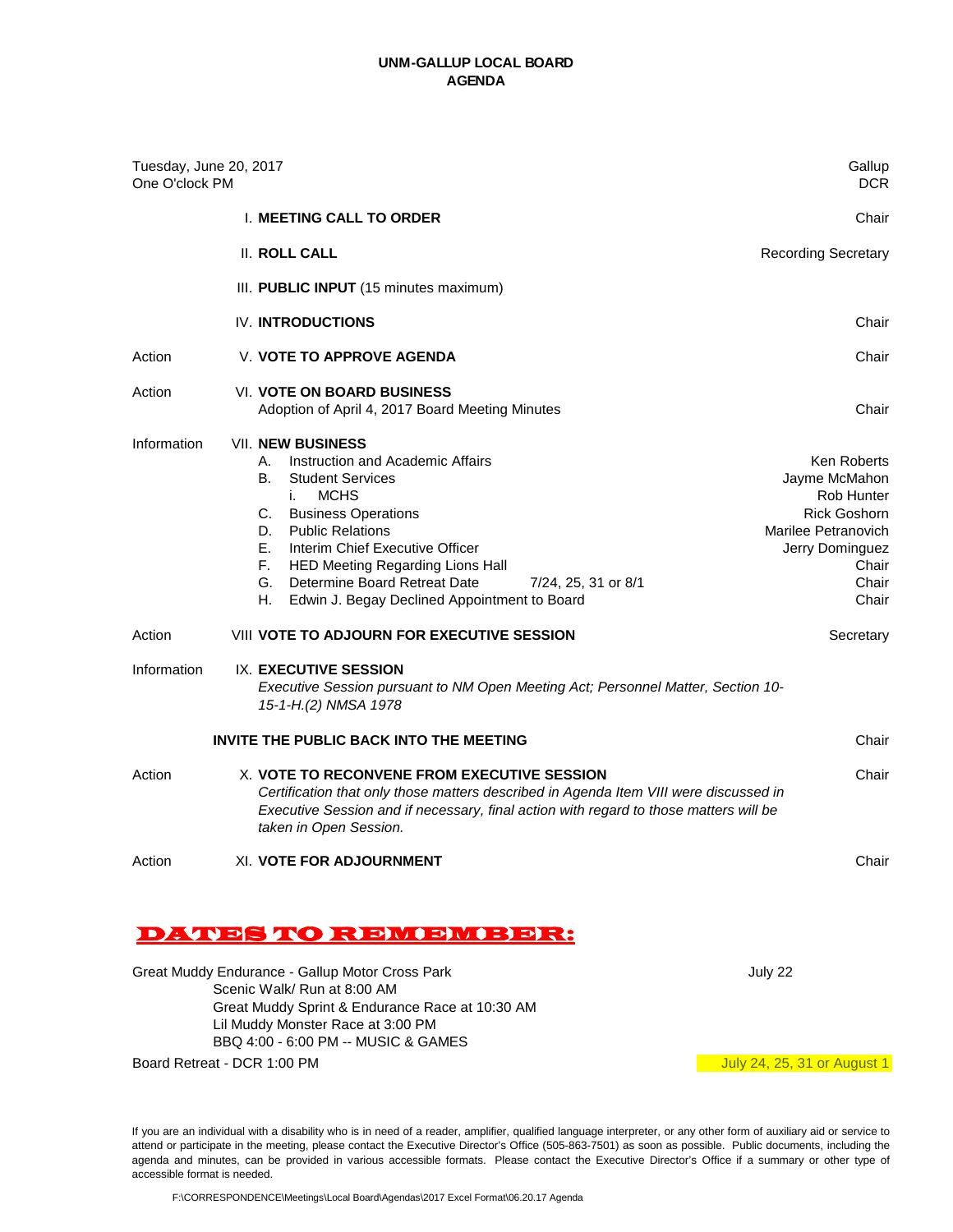### **UNM-GALLUP LOCAL BOARD RETREAT AGENDA**

| Tuesday, July 25, 2017<br>1:00 PM                                                                                                                                                                    | Gallup<br><b>DCR</b>                                                   |
|------------------------------------------------------------------------------------------------------------------------------------------------------------------------------------------------------|------------------------------------------------------------------------|
| <b>I. MEETING CALL TO ORDER</b>                                                                                                                                                                      | Chair                                                                  |
| <b>II. ROLL CALL</b>                                                                                                                                                                                 | <b>Recording Secretary</b>                                             |
| III. VOTE TO APPROVE AGENDA                                                                                                                                                                          | Chair                                                                  |
| <b>IV. BOARD TRAINING</b><br>a. Conversation with the Board<br>Discussion & Review of Operating Agreement<br>b.<br><b>Budget Review</b><br>C.<br><b>UNM Marketing and Branding Presentation</b><br>d | Jerry Dominguez<br>Chair<br><b>Rick Goshorn</b><br>Marilee Petranovich |
| <b>V. REVIEW</b><br>a. Local Board Ethics<br>Local Board By-Laws<br>b.<br>2017-2018 Board Meeting Schedule and Retreat Dates<br>c.                                                                   | Chair                                                                  |

# VI. **VOTE TO ADJOURN** Chair

The University of New Mexico Gallup (UNMG) campus does not discriminate on the basis of race, color, national origin, sex, disability, or age in its programs, activities or hiring. To comply with the Americans with Disabilities Act and the Rehabilitation Act of 1973, UNMG provides information contained in this publication in alternative formats. If special assistance or an alternative format is needed, please contact the UNMG Accessibility Resource Center at 505-863- 7757 or the Executive Director's Office at 505-863-7501.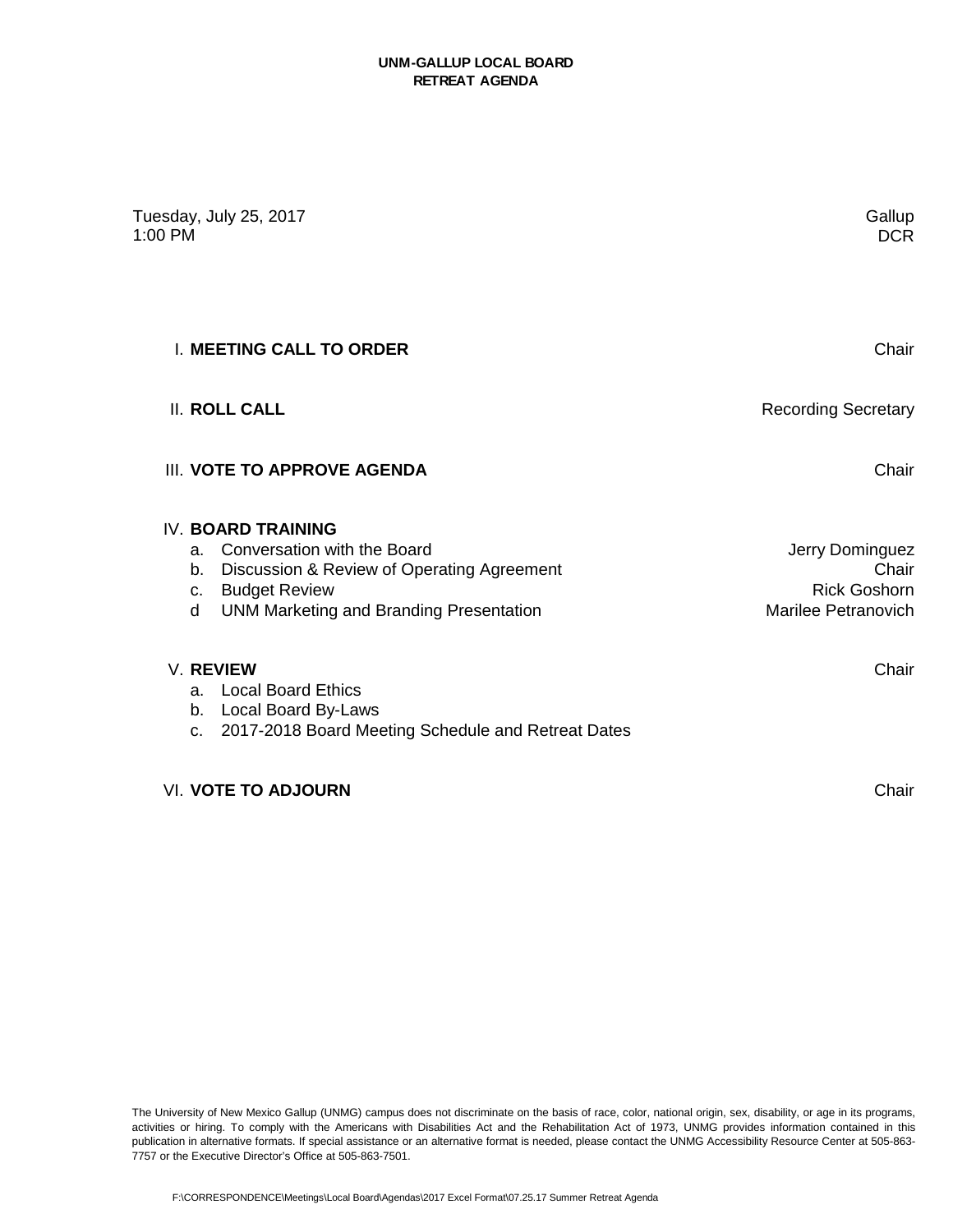| Tuesday, August 29, 2017<br>One O'clock p.m. |                | Gallup<br><b>DCR</b>                                                                                                                      |                                   |
|----------------------------------------------|----------------|-------------------------------------------------------------------------------------------------------------------------------------------|-----------------------------------|
|                                              |                | <b>I. MEETING CALL TO ORDER</b>                                                                                                           | Chair                             |
|                                              |                | <b>II. ROLL CALL</b>                                                                                                                      | <b>Recording Secretary</b>        |
|                                              |                | III. PUBLIC INPUT (15 minutes maximum)                                                                                                    |                                   |
|                                              |                | <b>IV. INTRODUCTIONS</b><br>None                                                                                                          | Chair                             |
| Action                                       |                | <b>V. VOTE TO APPROVE AGENDA</b>                                                                                                          | Chair                             |
| Action<br>Action                             | А.<br>В.       | <b>VI. VOTE ON BOARD BUSINESS</b><br>Adoption of June 20, 2017 Board Meeting Minutes<br>Adoption of July 25, 2017 Board Retreat Minutes   | Chair<br>Chair                    |
| Action<br>Action<br>Information              | А.<br>В.<br>C. | <b>VII. NEW BUSINESS</b><br>Vote to Approve Open Meetings Resolution<br>Vote to Approve Local Board Code of Ethics<br><b>Board Update</b> | Chair<br>Chair<br>Jerry Dominguez |
| Action                                       |                | <b>VIII. VOTE FOR ADJOURNMENT</b>                                                                                                         | Chair                             |

# DATES TO REMEMBER:

Labor Day September 4 UNM Gallup Closed Local Board Meeting in Director's Conference Room at 1:00 PM September 26

If you are an individual with a disability who is in need of a reader, amplifier, qualified language interpreter, or any other form of auxiliary aid or service to attend or participate in the meeting, please contact the Executive Director's Office (505-863-7501) as soon as possible. Public documents, including the agenda and minutes, can be provided in various accessible formats. Please contact the Executive Director's Office if a summary or other type of accessible format is needed. Executive Session pursuant to NM Open Meeting Act; Personnel Matter, Section 10-15-1-H.(2) NMSA 1978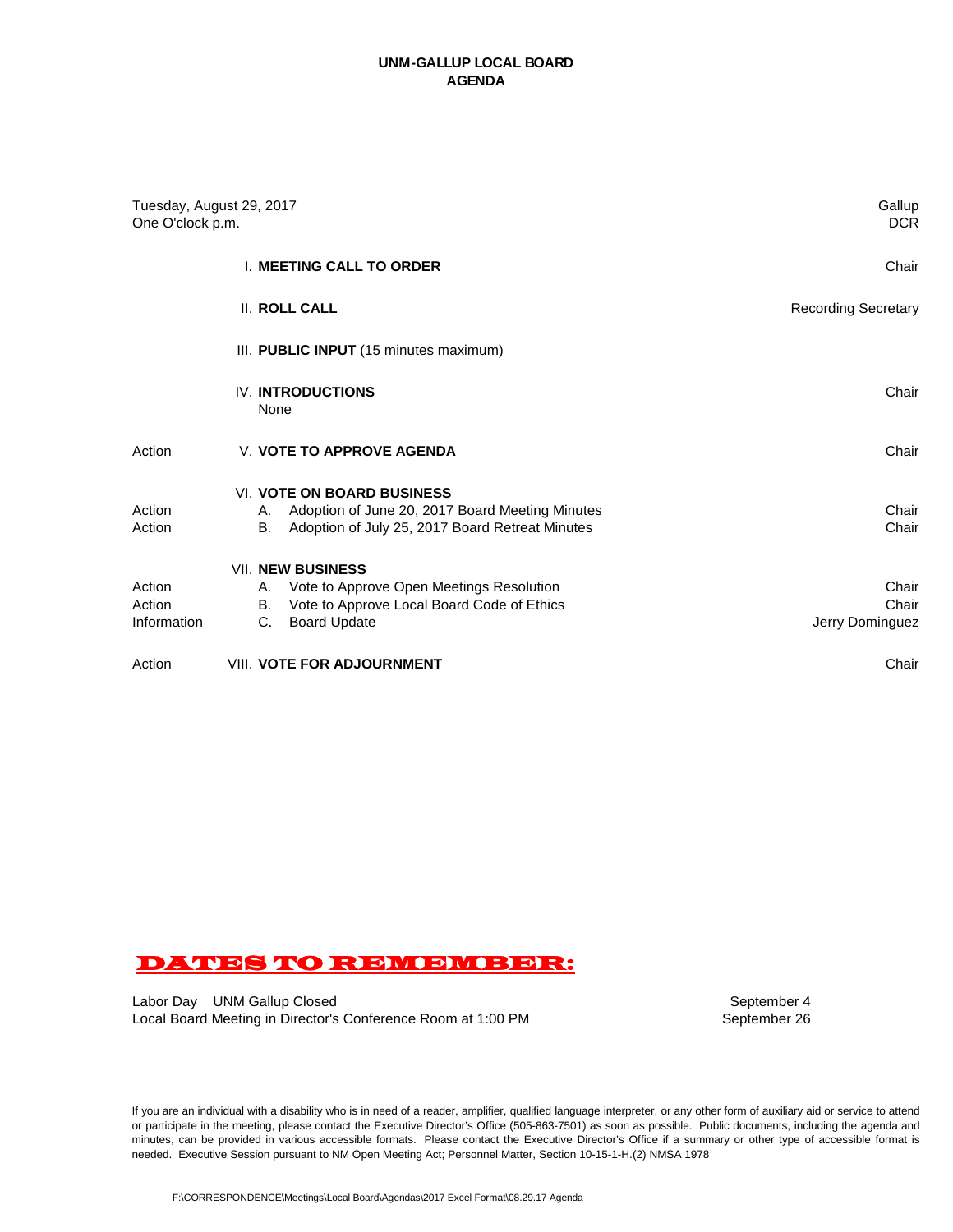| Tuesday, September 19, 2017<br>One O'clock p.m. |                                                                                                                                                                                                         | Gallup<br><b>DCR</b>                                                                        |
|-------------------------------------------------|---------------------------------------------------------------------------------------------------------------------------------------------------------------------------------------------------------|---------------------------------------------------------------------------------------------|
|                                                 | <b>I. MEETING CALL TO ORDER</b>                                                                                                                                                                         | Chair                                                                                       |
|                                                 | <b>II. ROLL CALL</b>                                                                                                                                                                                    | <b>Recording Secretary</b>                                                                  |
|                                                 | III. PUBLIC INPUT (15 minutes maximum)                                                                                                                                                                  |                                                                                             |
|                                                 | <b>IV. INTRODUCTIONS</b><br>None                                                                                                                                                                        | Chair                                                                                       |
| Action                                          | <b>V. VOTE TO APPROVE AGENDA</b>                                                                                                                                                                        | Chair                                                                                       |
| Action<br>Action<br>Information                 | <b>VI. VOTE ON BOARD BUSINESS</b><br>Adoption of June 20, 2017 Board Meeting Minutes<br>А.<br>Adoption of July 25, 2017 Board Retreat Minutes<br>В.<br>C.<br>August 30, 2017 Board Informational Notes  | Chair<br>Chair                                                                              |
| Information                                     | <b>VII. CAMPUS REPORTS</b><br>Instruction and Academic Affairs<br>А.<br><b>Student Services</b><br>В.<br><b>MCHS</b><br>L.<br><b>Business Operations</b><br>C.<br>Interim Chief Executive Officer<br>D. | Ken Roberts<br>Jayme McMahan<br><b>Rob Hunter</b><br><b>Rick Goshorn</b><br>Jerry Dominguez |
| Action<br>Action<br>Information                 | <b>VIII. NEW BUSINESS</b><br>Vote to Approve Open Meetings Resolution<br>А.<br>Vote to Approve Local Board Code of Ethics<br>В.<br>C.<br>Lions Hall Fundraiser                                          | Chair<br>Chair<br>Ara Green                                                                 |
| Action                                          | IX. VOTE FOR ADJOURNMENT                                                                                                                                                                                |                                                                                             |

# DATES TO REMEMBER:

UNMG Fall Break (Faculty & Students Only) **UNMG OPEN**<br>Second 8-week Term Begins **October 16** Second 8-week Term Begins<br>
Local Board Meeting in Director's Conference Room at 1:00 PM<br>
October 24 Local Board Meeting in Director's Conference Room at 1:00 PM

If you are an individual with a disability who is in need of a reader, amplifier, qualified language interpreter, or any other form of auxiliary aid or service to attend or participate in the meeting, please contact the Executive Director's Office (505-863-7501) as soon as possible. Public documents, including the agenda and minutes, can be provided in various accessible formats. Please contact the Executive Director's Office if a summary or other type of accessible format is needed.